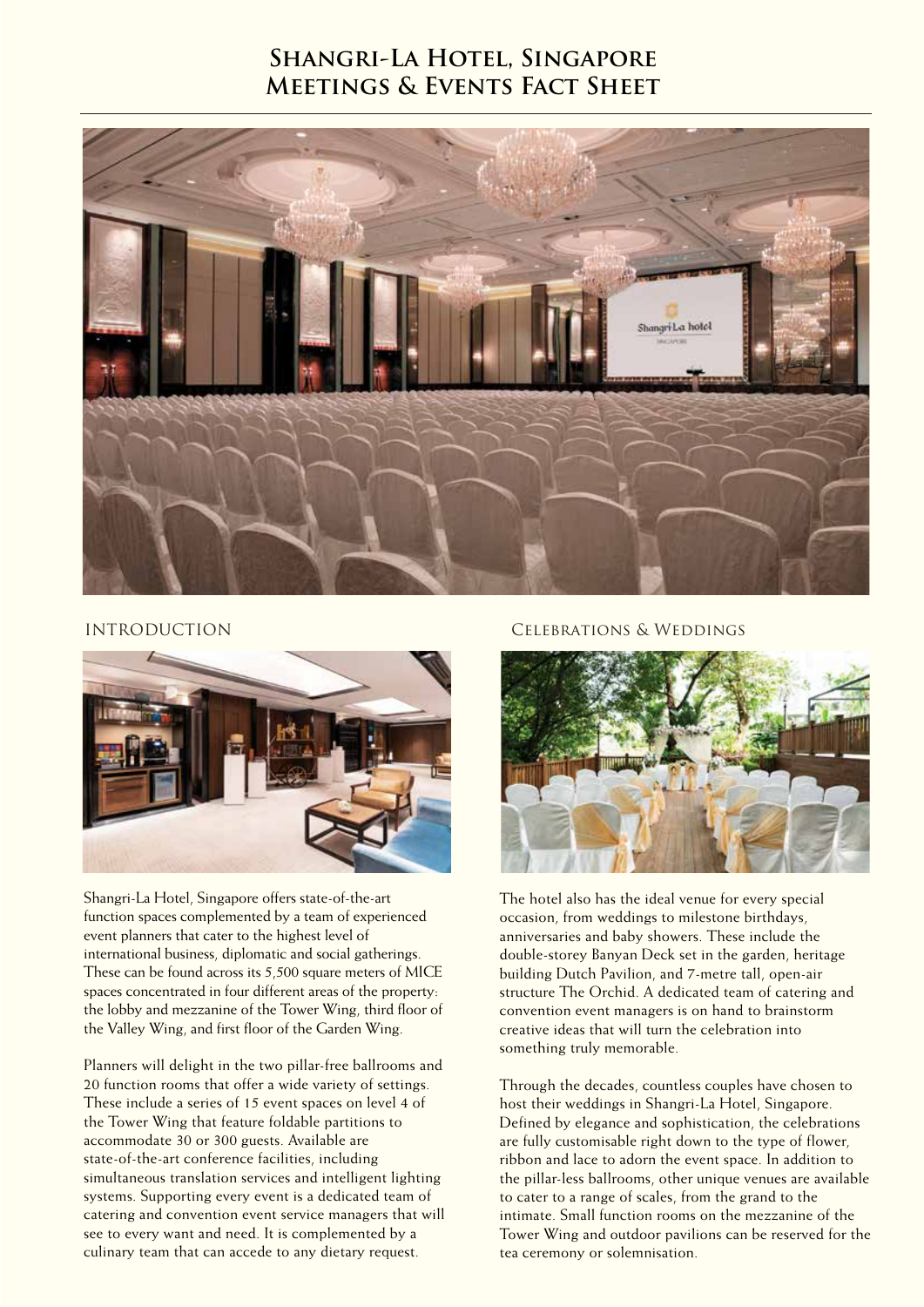

Occupying an area of 1,469 square metres, the Island Ballroom can accommodate up to 1,000 people for cocktail receptions or banquets, and 1,400 people in a conference setting. Designed by internationally renowned Leese Robertson Freeman Designers, it is unique for its pillar-free construction that can also be segmented into individual sections for smaller events.

Expect state-of-the-art audio facilities and a new-age "smart lighting" system. Specially commissioned artwork, backlit marble walls and luxurious soft furnishings differentiate it from other function venues. The adjacent Island Foyer, with an area of 488 square metres, is ideal for hosting pre-dinner cocktails, coffee breaks and exhibitions. It also has a VIP holding room, making it suitable for state occasions. Having its own entrance means guests need not pass through the hotel lobby to access the Island Ballroom.

## Tower Ballroom



Dating back to when Shangri-La Hotel, Singapore opened in 1971, the Tower Ballroom has set the benchmark for iconic events held at Shangri-La hotels around the world. It is pillar-free and covers an area of 934 square metres with a dramatic ceiling height of 5.8m. It can accommodate 680 people for banquets and 900 people for theatre-style conferences and conventions.

Also designed by Leese Robertson Freeman Designers, the Ballroom exudes luxurious elegance in the calm, neutral colours of beige, blue and silver. The chinoiserie-themed silk wall art is handmade by Fromental in the UK, depicting a scene of a garden that blends European artistic styles with Chinese influences. The Ballroom is equipped with the latest audio-visual equipment and screen displays. Sixty adjustable spotlights allow specific focus on different areas, and 12 coloured alcove lights enhance the ballroom's mood for each occasion.

### Island Ballroom Garden Wing Venues

The Garden Wing houses three function areas: Banyan Deck, Garden Terrace and Dutch Pavilion, each surrounded by lush gardens with outdoor decks.

Banyan Deck



Nestled in the shade of mature trees, the Banyan Deck is ideal for hosting a cocktail reception under the stars, and garden-themed solemnisations and weddings.

Spanning over 80 square metres with an upper and lower deck, the entire Banyan Deck is made from Malaysian balau wood using a traditional construction style, which uses no nails or screws. Each plank is cut to shape and slotted in to fit perfectly like pieces of a jigsaw puzzle.

## GARDEN TERRACE



Surrounded by tropical greenery, the Garden Terrace measures 322 square metres and is situated near the pool. It has its own kitchen and is capable of hosting corporate celebrations of up to 180 people, or a cocktail reception in the evening for a maximum of 200 guests.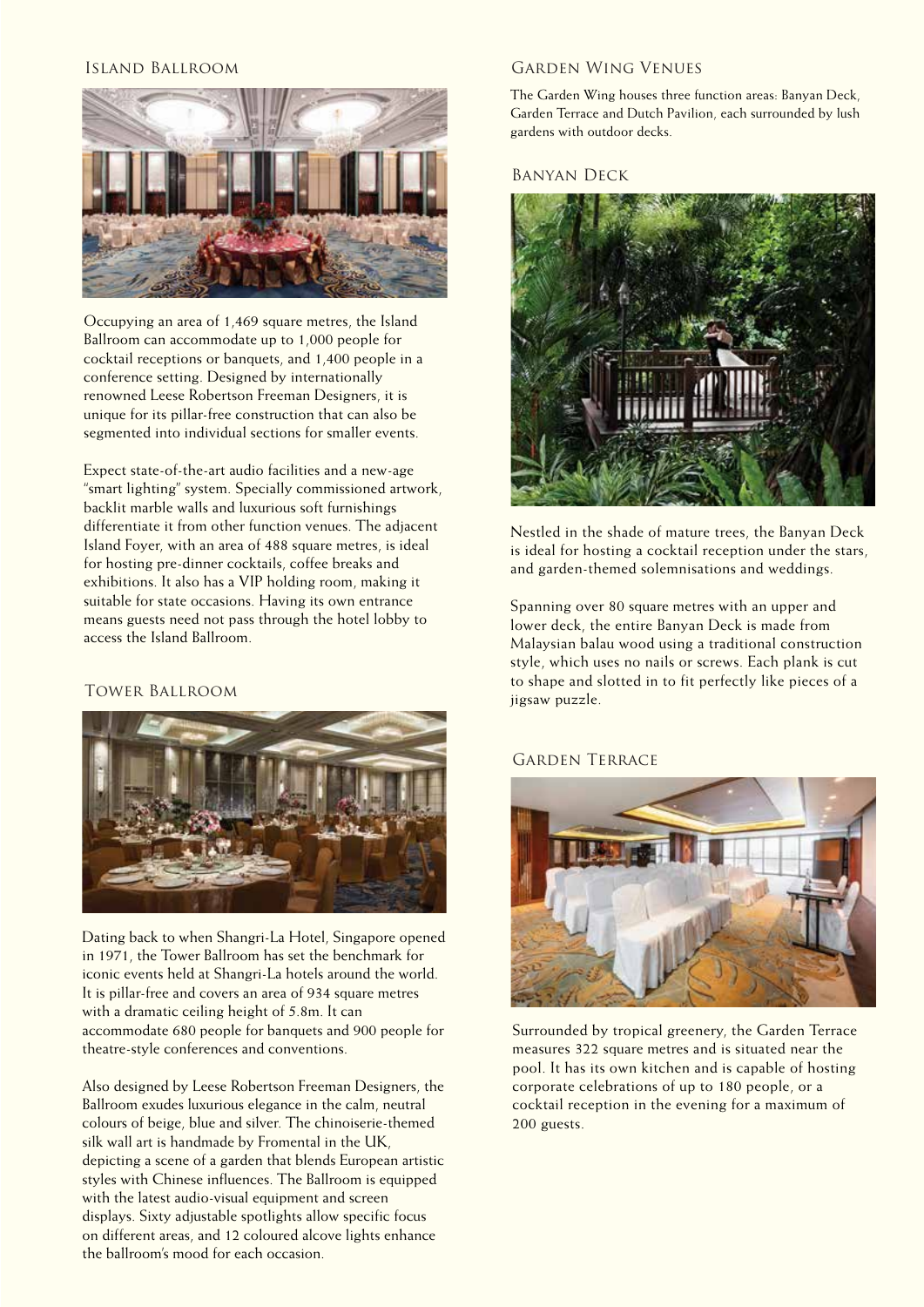

A heritage building dating from the 1920s, it was part of Singapore's first Dutch school. The Hollandse School opened in 1928 and the Dutch Pavilion used to serve as a hall for physical education, assembly and classes. At its peak in 1958, the Hollandse School had 221 students. In 1982, the land was sold to Shangri-La Hotel, Singapore after the school shifted to bigger premises.

The Dutch Pavilion underwent a S\$2 million renovation in 2015, led by Leese Robertson Freeman Designers. Original structures such as the wall and distinctive gable roofs were retained. Interior walls and soft furnishings in a calming white, blue and silver palette were added. A new outdoor terrace fitted with an outdoor grill was installed to enhance the culinary experience for events held here.

With an area of 138.5 square metres and a ceiling height of 3.6m, the Dutch Pavilion can accommodate up to 100 guests in banquet-style, or host 120 guests for a cocktail reception. Fitted with glass windows and doors all around, it is filled with natural light in the day. In the evening, it is the perfect venue for al fresco cocktail receptions and dinners.



## Dutch Pavilion Tower Wing Mezzanine



The newly-renovated Tower Wing has 15 event spaces on level 4. Designed by Bond Studio from Tokyo with wood and woven rattan accents, they exude a calm and soothing ambience.

Each room is named after indigenous flowers and feature foldable partitions to lend flexibility to any meeting requirement for 30 to 300 guests. The Orchid, Hibiscus and Peony rooms have natural lighting with floor-to-ceiling glass windows, while the Lotus room has its own foyer space with an ultra-short throw projection wall.

In the middle of the mezzanine is the lounge, an open and versatile space where guests can take find respite, have small breakout meetings, eat breakfast or enjoy cocktails.



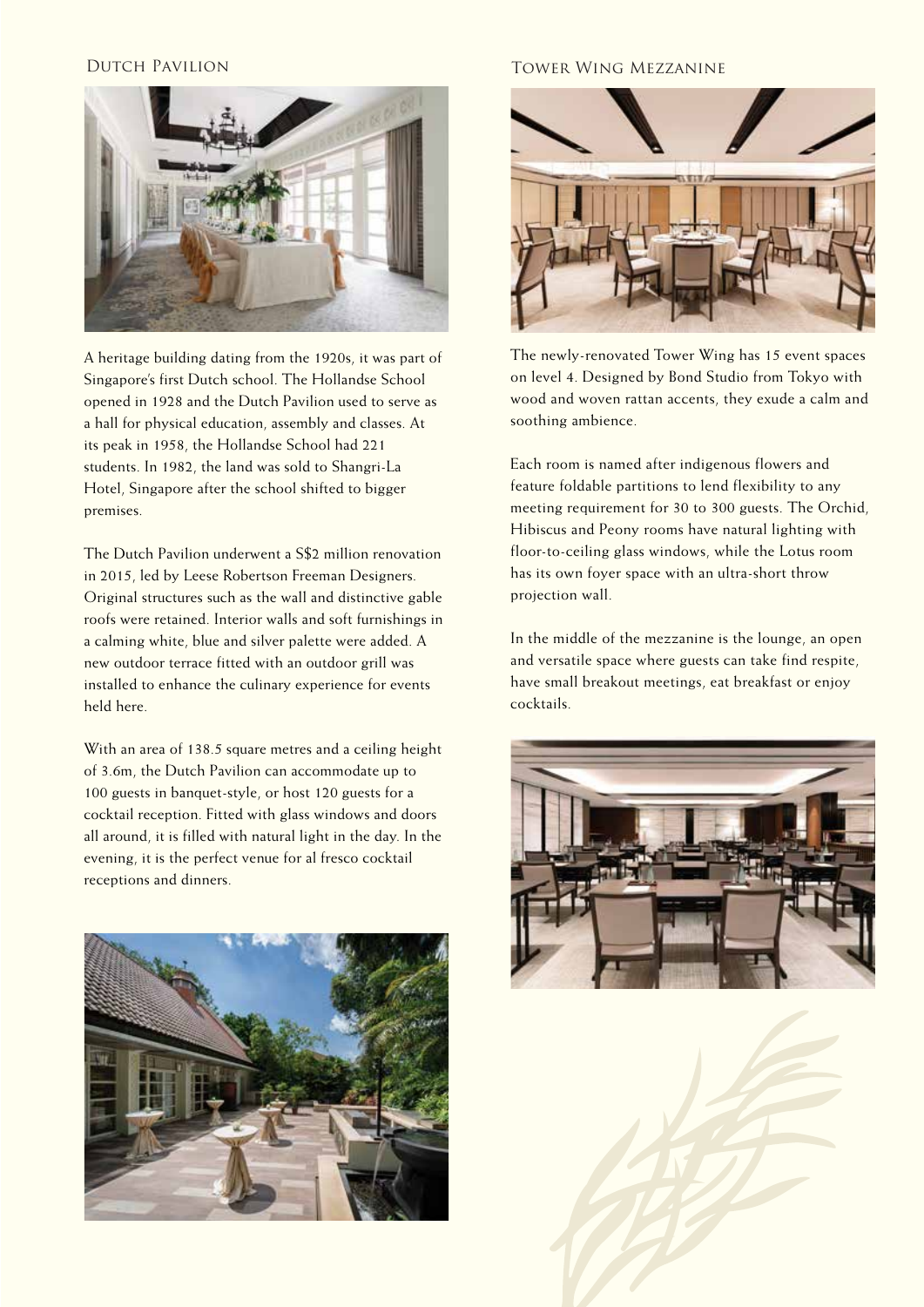# **MEZZANINE LEVEL**

| Venue             |                   |                          | Capacity & Setup Style | Dimensions (m) Area (sqm) Ceiling (m) |         |         |                   |       |                           |
|-------------------|-------------------|--------------------------|------------------------|---------------------------------------|---------|---------|-------------------|-------|---------------------------|
|                   | Reception Theatre |                          | Banquet                | Classroom                             | Cluster | U-Shape |                   |       |                           |
| Azalea            | 300               | 408                      | 220                    | 207                                   | 154     | 117     | 38.4 x 9.2        | 353.3 | 2.3                       |
| Azalea I          | 70                | 96                       | 50                     | 45                                    | 35      | 33      | 11.7 x 9.2        | 107.6 |                           |
| Azalea II         | 100               | 120                      | 90                     | 63                                    | 63      | 39      | 13.6 x 9.2        | 125.1 |                           |
| Azalea III        | 100               | 120                      | 90                     | 54                                    | 63      | 33      | 13.1 x 9.2        | 120.5 |                           |
| Azalea I & II     | 200               | 264                      | 140                    | 126                                   | 98      | 75      | $25.3 \times 9.2$ | 232.8 |                           |
| Azalea II & III   | 220               | 288                      | 160                    | 135                                   | 112     | 81      | 26.7 x 9.2        | 245.6 |                           |
| Orchid            | 100               | 136                      | 80                     | 66                                    | 56      | 51      | $20.4 \times 5.2$ | 106   | Low: $2.2$<br>Alcove: 3.7 |
| Orchid I          | 30                | 16                       | 20                     | 12                                    | 14      | $\,9$   | $3.9 \times 5.2$  | 20.3  |                           |
| Orchid II         | 50                | 40                       | 30                     | 24                                    | 21      | 15      | 8.4 x 5.2         | 43.7  |                           |
| Orchid III        | 50                | 40                       | 30                     | 24                                    | 21      | 15      | 8.1 x 5.2         | 42    |                           |
| Orchid I & II     | 60                | 72                       | 50                     | 36                                    | 35      | 27      | 12.3 x 5.2        | 64    |                           |
| Orchid II & III   | 80                | 112                      | 60                     | 60                                    | 42      | 39      | $16.5 \times 5.2$ | 85.8  |                           |
| Hibiscus          | 200               | 300                      | 200                    | 150                                   | 140     | 123     | 41.2 x 5.7        | 234.8 | Low: $2.2$<br>Alcove: 3.7 |
| Hibiscus I        | 100               | 104                      | 80                     | 54                                    | 56      | 39      | $16.4 \times 5.7$ | 93.5  |                           |
| Hibiscus II       | 60                | 72                       | 50                     | 36                                    | 35      | 27      | $12.6 \times 5.7$ | 71.8  |                           |
| Hibiscus III      | 60                | 72                       | 50                     | 36                                    | 35      | 27      | 12.2 x 5.7        | 69.5  |                           |
| Hibiscus I & II   | 150               | 200                      | 140                    | 102                                   | 98      | 81      | 29 x 5.7          | 165.3 |                           |
| Hibiscus II & III | 120               | 160                      | 110                    | 84                                    | 77      | 69      | 29 x 5.7          | 141.4 |                           |
| Peony             | 120               | 144                      | 100                    | 66                                    | 70      | 51      | $20.8 \ge 5.8$    | 120.6 | Low: $2.2$<br>Alcove: 3.7 |
| Peony I           | 40                | $40\,$                   | 30                     | $1\,8$                                | 21      | 9       | 8.2 x 5.8         | 47.6  |                           |
| Peony II          | 60                | 72                       | 50                     | $36\,$                                | 35      | 27      | $12.6 \times 5.7$ | 73    |                           |
| Lotus             | 120               | 168                      | 80                     | $8\,1$                                | 56      | 42      | $17$ x $7.7\,$    | 131   | 2.3                       |
| Lotus I           | 60                | 60                       | 40                     | $27\,$                                | 28      | $1\,8$  | $8.5$ x $7.7\,$   | 65.5  |                           |
| Lotus II          | 60                | 60                       | 40                     | 27                                    | 28      | 18      | $8.5$ x $7.7\,$   | 65.5  |                           |
| Gardenia          | $80\,$            | 120                      | 60                     | 54                                    | 42      | 36      | $12.9 \times 7.1$ | 91.6  | 2.2                       |
| Boardroom         |                   | $\overline{\phantom{0}}$ |                        |                                       |         |         | $10.4 \ge 5.8$    | 60.3  | $2.7\,$                   |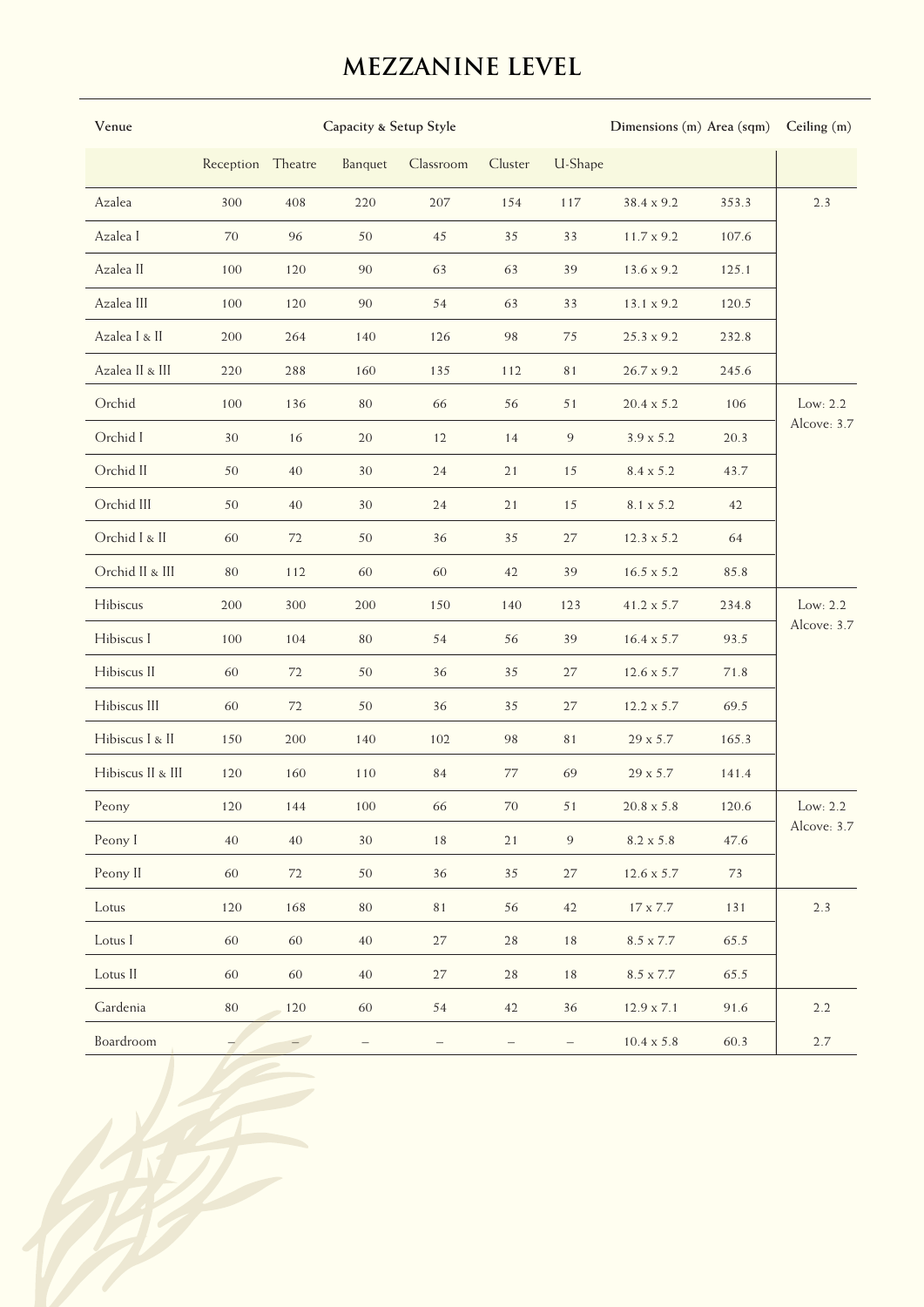## Event Spaces Capacity

| Venue                  |                   | Capacity & Setup Style   |                   |                   |                          |                          |                    | Dimensions (m) Area (sqm) |         |
|------------------------|-------------------|--------------------------|-------------------|-------------------|--------------------------|--------------------------|--------------------|---------------------------|---------|
|                        | Reception Theatre |                          | Banquet           | Classroom         | Cluster                  | U-Shape                  |                    |                           |         |
| <b>Island Ballroom</b> | 1,200             | 1,400                    | 1,000             | 960               | $\overline{\phantom{0}}$ | $-$                      | $26.3 \times 51.6$ | 1,357                     | 7.9     |
| Island A               | 600               | 700                      | 520               | 450               | $\qquad \qquad -$        | -                        | $26.3 \times 26.8$ | 705                       | 7.9     |
| Island B               | 500               | 650                      | 520               | 450               | $\qquad \qquad -$        | $\overline{\phantom{0}}$ | $26.3 \times 24.8$ | 652                       | 7.9     |
| Jurong                 | 300               | 400                      | 270               | 242               | $\overline{\phantom{0}}$ |                          | $26.3 \times 15.8$ | 416                       | 7.9     |
| Tanglin                | 330               | 450                      | 270               | 286               | $\qquad \qquad -$        | $\qquad \qquad -$        | $25.3 \times 9.2$  | 473                       | 7.9     |
| Katong                 | 330               | 450                      | 270               | 264               | $\overline{\phantom{0}}$ | $\qquad \qquad -$        | $26.3 \times 17.8$ | 468                       | 7.9     |
| Jurong / Tanglin       | 600               | 650                      | 650               | 570               | $\overline{\phantom{0}}$ |                          | 26.3 x 33.8        | 889                       | 7.9     |
| Tanglin / Katong       | 600               | 650                      | 650               | 570               | $\overline{\phantom{0}}$ | -                        | $26.3 \times 35.8$ | 942                       | 7.9     |
| <b>Island Foyer</b>    | $\qquad \qquad -$ | $\overline{\phantom{m}}$ | $\qquad \qquad -$ | $\qquad \qquad -$ | $\overline{\phantom{0}}$ | $\overline{\phantom{m}}$ | 13.8 x 42          | 580                       | 3.8     |
| Tower Ballroom         | 680               | 900                      | 590               | 648               | $\overline{\phantom{0}}$ |                          | 24.7 x 37.8        | 934                       | 5.8     |
| Tower A                | 350               | 380                      | 300               | 312               | $\overline{\phantom{0}}$ | $\qquad \qquad -$        | 24.7 x 18.8        | 464                       | 5.8     |
| Tower B                | 350               | 380                      | 300               | 336               | $\qquad \qquad -$        | $\qquad \qquad -$        | 24.7 x 19          | 469                       | 5.8     |
| Casuarina              | 220               | 240                      | 160               | 154               | $\overline{\phantom{0}}$ |                          | 24.7 x 11.5        | 284                       | 5.8     |
| Acacia                 | 250               | 320                      | 220               | 220               | $\qquad \qquad -$        | $\qquad \qquad -$        | 24.7 x 14.7        | 363                       | 5.8     |
| Banyan                 | 220               | 240                      | 160               | 154               | $\overline{\phantom{0}}$ |                          | 24.7 x 11.7        | 289                       | 5.8     |
| Casuarina / Acacia     | 500               | 600                      | 380               | 330               | $-$                      | $\equiv$                 | 24.7 x 26.2        | 647                       | 5.8     |
| Acacia / Banyan        | 500               | 600                      | 380               | 330               | $\qquad \qquad -$        | $\qquad \qquad -$        | 24.7 x 26.4        | 652                       | 5.8     |
| <b>Tower Foyer</b>     | $\qquad \qquad -$ | $\overline{\phantom{m}}$ | $\qquad \qquad -$ | $\qquad \qquad -$ | $\overline{\phantom{0}}$ | $\overline{\phantom{m}}$ | $10.4 \times 34.1$ | 337                       | 3.6     |
| <b>State Room</b>      | 60                | $80\,$                   | 50                | 36                |                          |                          | $11.4 \times 8.7$  | 101                       | 3.4     |
| Summit Room            | $60\,$            | $\qquad \qquad -$        | $50\,$            | $\qquad \qquad -$ | $\qquad \qquad -$        | $\overline{\phantom{0}}$ | $10.0 \times 10.0$ | 100                       | 4.5     |
| Garden Terrace         | 130               | 120                      | 120               | 54                | $\qquad \qquad -$        | $\qquad \qquad -$        | $27.0 \times 18.0$ | 486                       | 2.75    |
| Dutch Pavilion         | 120               | 100                      | 100               | 70                | $\overline{\phantom{0}}$ |                          | $31.0 \times 9.5$  | 264                       | $4.0\,$ |
| <b>Banyan Deck</b>     | 160               |                          |                   | $\qquad \qquad -$ |                          |                          |                    | 240                       |         |

For Banquet set-up, all tables used are 5ft round tables.

For Island Ballroom, a stage of 32' x 16' is catered for.

For Tower Ballroom, a stage of 24' x 12' is catered for.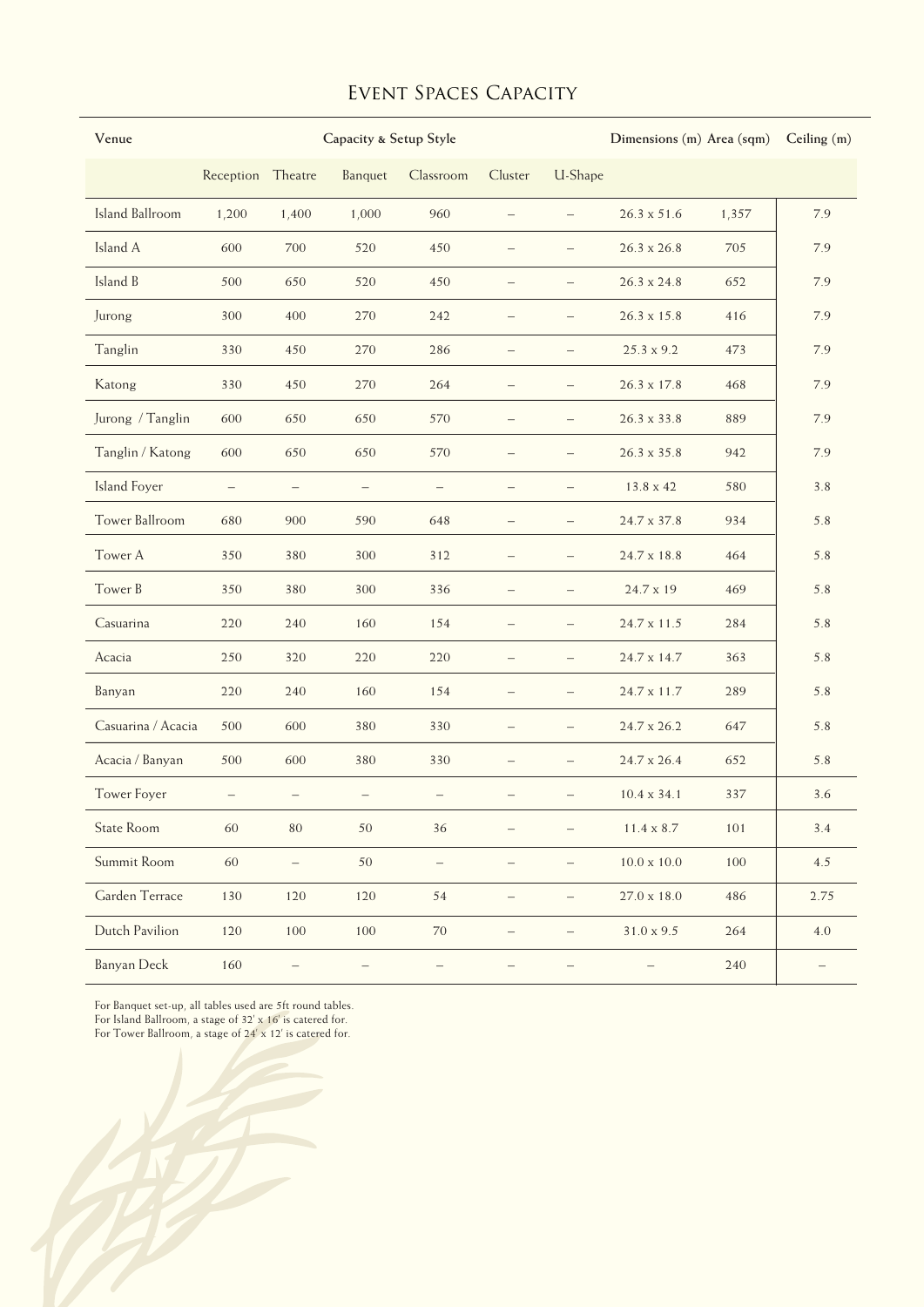## island / tower ballroom



## mezzanine floor

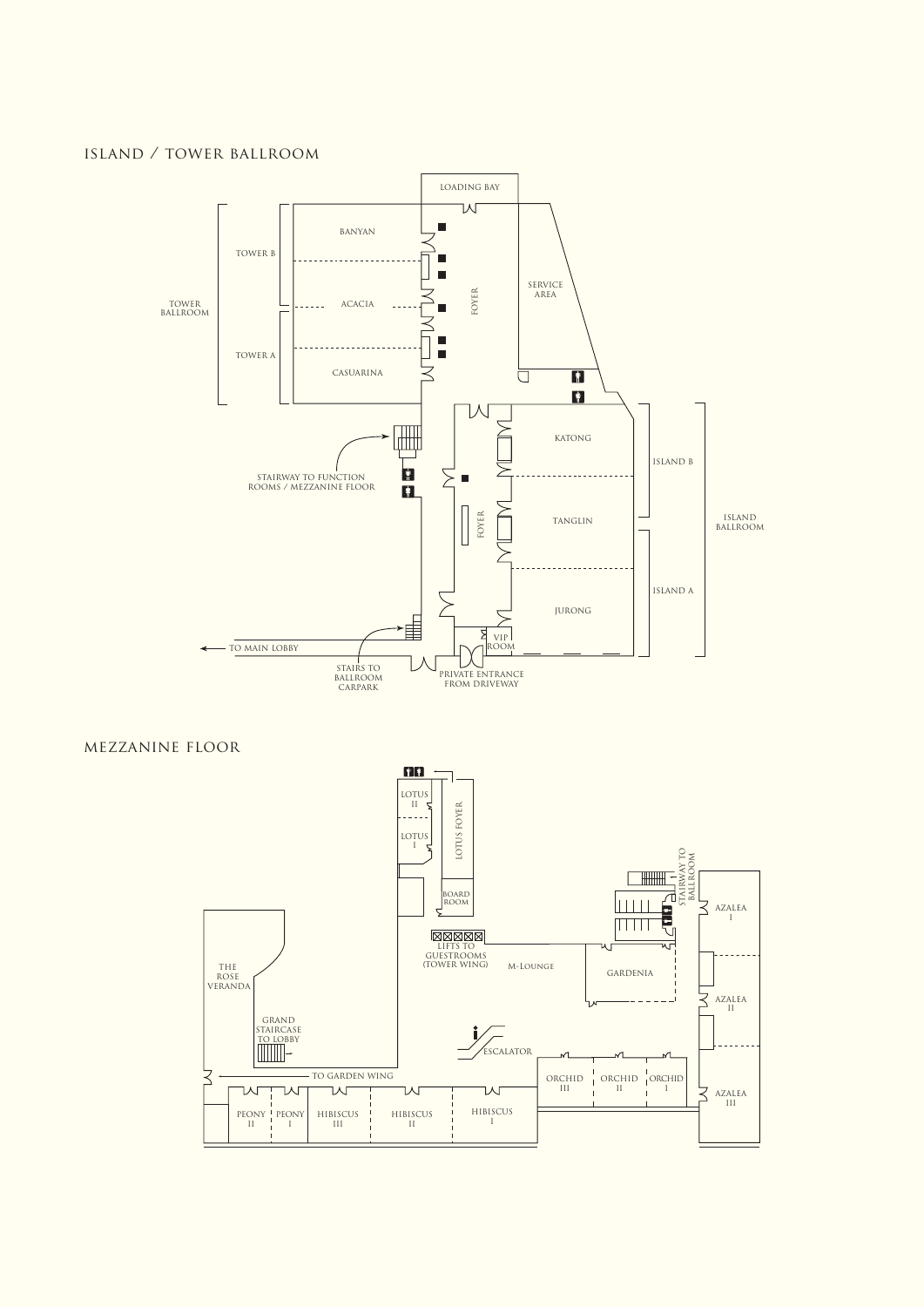